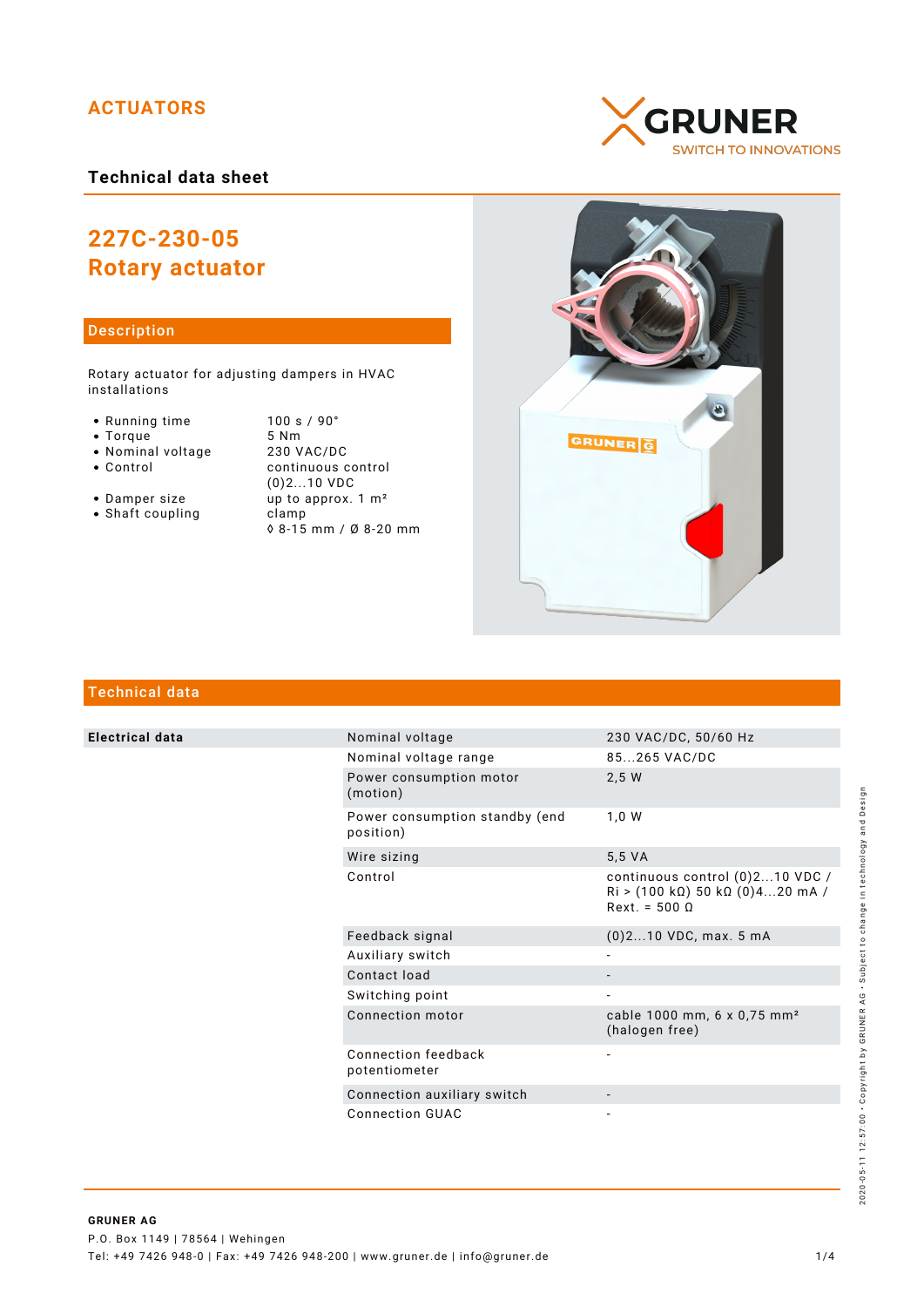

| <b>Technical data</b>      |                                         |                                                                                                             |  |
|----------------------------|-----------------------------------------|-------------------------------------------------------------------------------------------------------------|--|
|                            |                                         |                                                                                                             |  |
| <b>Functional data</b>     | Torque                                  | 5 Nm                                                                                                        |  |
|                            | Damper size                             | up to approx. 1 m <sup>2</sup>                                                                              |  |
|                            | Synchronised speed                      | ±5%                                                                                                         |  |
|                            | Direction of rotation                   | selected by mounting                                                                                        |  |
|                            | Manual override                         | gearing latch disengaged with<br>pushbutton, self-resetting                                                 |  |
|                            | Angle of rotation                       | 0°max. 95° can be limited with<br>adjustable mechanical end stops                                           |  |
|                            | Running time                            | 100 s / 90°                                                                                                 |  |
|                            | Sound power level                       | $<$ 35 dB(A)                                                                                                |  |
|                            | Shaft coupling                          | clamp 0 8-15 mm / Ø 8-20 mm                                                                                 |  |
|                            | Position indication                     | mechanical with pointer                                                                                     |  |
|                            | Service life                            | $> 100000$ cycles $(0^{\circ}95^{\circ}0^{\circ})$<br>> 1 500 000 partial cycles (max.<br>$\pm 5^{\circ}$ ) |  |
|                            |                                         |                                                                                                             |  |
| <b>Safety</b>              | Protection class                        | II (double insulation)                                                                                      |  |
|                            | Degree of protection                    | IP 54 (cable downwards)                                                                                     |  |
|                            | <b>EMC</b>                              | CE (2014/30/EU)                                                                                             |  |
|                            | LVD                                     | CE (2014/35/EU)                                                                                             |  |
|                            | RoHS                                    | CE (2011/65/EU - 2015/863/EU -<br>2017/2102/EU)                                                             |  |
|                            | Mode of operation                       | Typ 1 (EN 60730-1)                                                                                          |  |
|                            | Rated impulse voltage                   | 4 kV (EN 60730-1)                                                                                           |  |
|                            | Control pollution degree                | 3 (EN 60730-1)                                                                                              |  |
|                            | Ambient temperature normal<br>operation | $-30^{\circ}$ C +50 $^{\circ}$ C                                                                            |  |
|                            | Storage temperature                     | $-30^{\circ}$ C $+80^{\circ}$ C                                                                             |  |
|                            | Ambient humidity                        | 595% r.H., non condensing (EN<br>$60730-1)$                                                                 |  |
|                            | Maintenance                             | maintenance free                                                                                            |  |
|                            |                                         |                                                                                                             |  |
| <b>Dimensions / Weight</b> | Dimensions                              | 117 x 67 x 89 mm                                                                                            |  |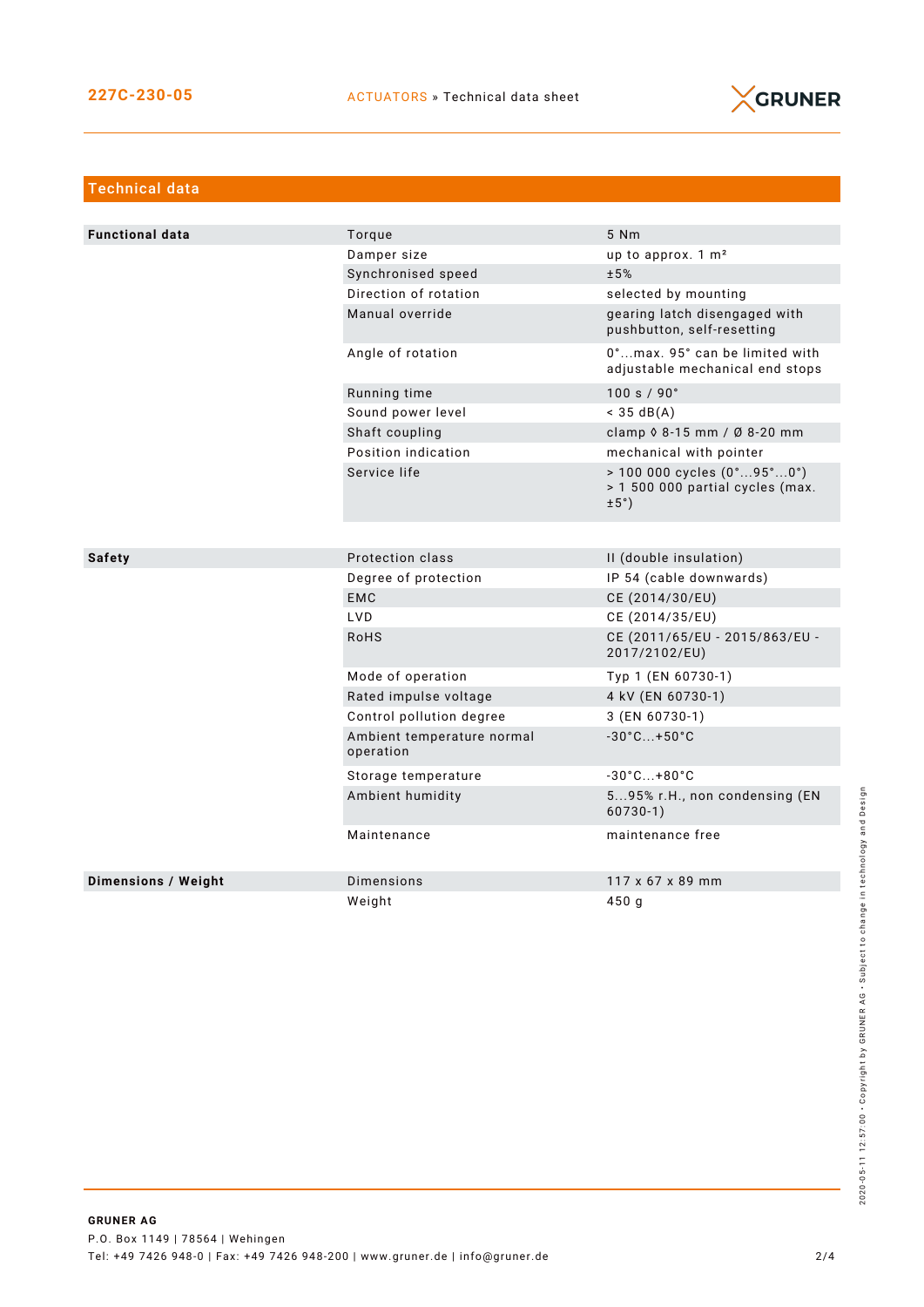

## Functionality / Properties

#### **Operating mode**

Connect power supply to wire 1+2 of two wire cable, a reference signal Y to wire 3 in range of (0)2...10 VDC and ground from reference/feedback signal to wire 4 of four wire cable, actuator drives to its specified position. The actual damper position (0...100%) is a feedback signal U on wire 4 of four wire cable for example to share with other actuators.

The actuator is overload-proof, requires no limit switches and automatically stops, when the end stop is reached.

#### **Direct mounting**

Simple direct mounting on the damper shaft with a clamp, protection against rotating with enclosed anti-rotation lock or rather at intended attachment points.

#### **Manual override**

Manual override with selfresetting pushbutton possible (the gear is disengaged as long as the button is pressed).

#### **Adaption drive**

- Actuator power off
- Setting the mechanical end stops
- Supply conductor "Y" with 15 VDC
- Actuator power on
- Adaption enable
- Actuator drive to position 0
- Actuator drive to position 1
- Actuator power off, if desired angular range reached or rather if actuator reached endstop

#### Connector / Security Note



#### **Safety remarks**

- Caution: power supply voltage!
- The device is not allowed to be used outside the specified field of application, especially in airplanes.
- It may only be installed by suitably trained personnel. Any legal regulations or regulations issued by authorities must be observed during assembly.
- The device may only be opened at the manufacturer´s site.
- The device is not allowed to be disposed of as household refuse. All locally valid regulations and requirements must be observed.
- When calculating the required torque, the specifications supplied by the damper manufacturer´s (crosssection, design, installation site), and the air flow conditions must be observed.